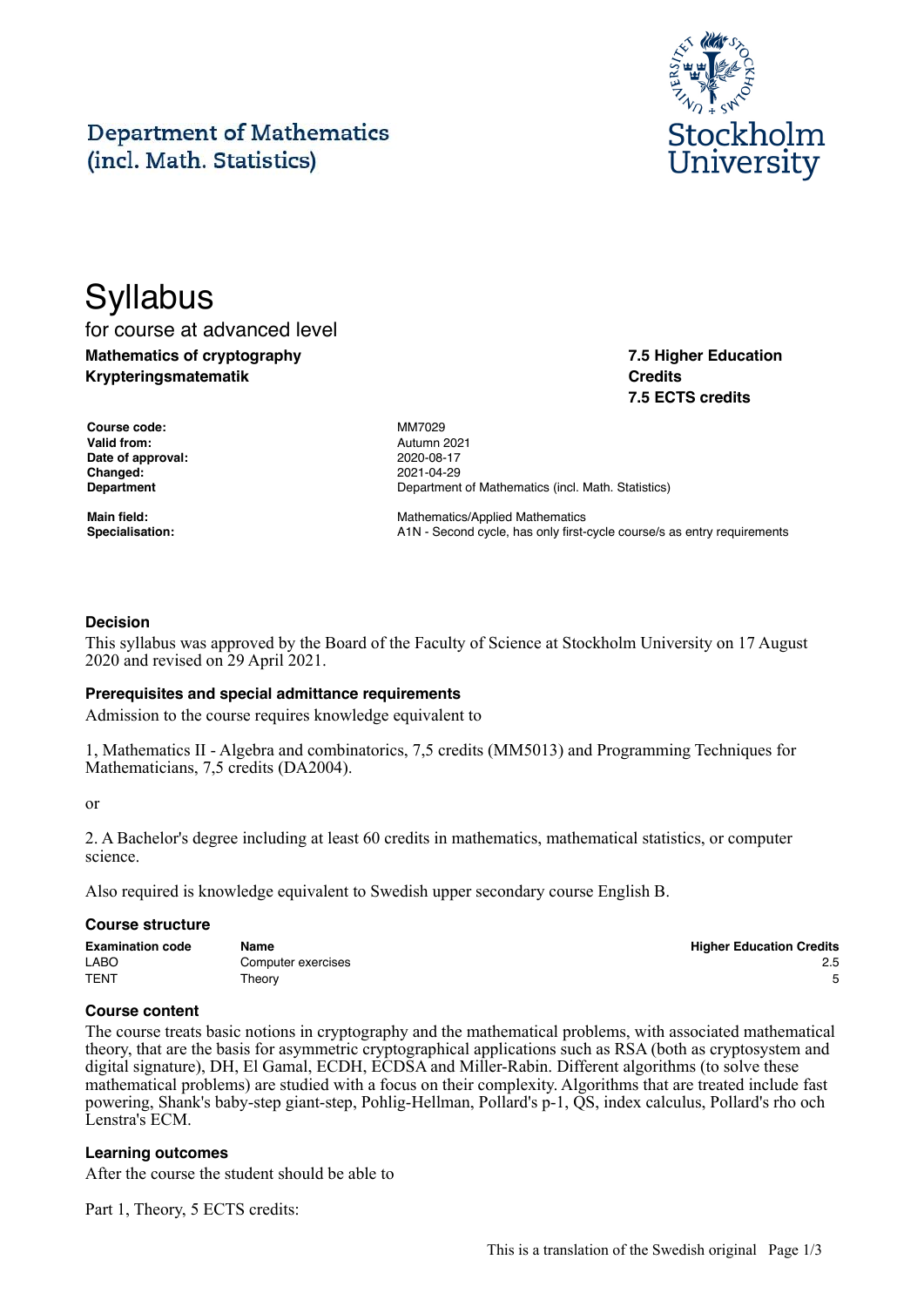-explain basic notions in cryptography,

-explain the mathematical problems and the associated mathematical theory that underlies the asymmetric cryptographic applications treated in the course, and to solve problems using this theory, -explain the algorithms that are treated in the course, and account for and prove their complexity,

Part 2, Computer exercises, 2.5 ECTS credits:

-implement the simpler of these algorithms using mathematical software, and to analyze their complexity in practice.

# **Education**

Instruction consists of lectures, exercises and computer exercises.

The course is offered in English.

#### **Forms of examination**

a. The course is examined in the following manner:

Assessment of module 1, Theory, takes place through a written exam. Assessment of module 2, Computer exercises, takes place through written reports.

A passing final grade requires passing grades on all included parts.

The examiner can decide on adapted or alternative examination formats for students with disabilities.

The examination will be conducted in English.

b. The course has no compulsory instruction.

c. Grading: The course's final grade is set according to a seven-point criterion-referenced scale:

 $A = Excelient$ 

 $B = V$ ery good

 $C = Good$ 

 $D = Satisfactory$ 

 $E =$ Adequate

 $Fx = Fai\hat{e}d$ , some additional work is required

 $F =$  Failed, much additional work is required

Grades of module 1, Theory, will be set according to a seven-point criterion-referenced scale.

Grades of module 2, Computer exercises, will be set according to a two-point grading scale: fail (U) or pass (G).

d. The course's grading criteria are handed out at the start of the course.

e. Students who receive a failing grade on a regular examination are allowed to retake the examination as long as the course is still provided. The number of examination opportunities is not limited. Other mandatory course elements are equated with examinations. A student who has received a passing grade on an examination may not retake the examination to attain a higher grade. A student who has failed the same examination twice is entitled to have another examiner appointed, unless there are special reasons to the contrary. Such requests should be made to the department board. Under normal circumstances, the course includes at least three examination opportunities per academic year the course is offered. For the academic years that the course is not offered, at least one examination opportunity is offered.

f. There is no possibility to improve the grade Fx to a pass grade in this course.

# **Interim**

Students may request that the examination be conducted in accordance with this course plan even after it has ceased to be valid. However, this may not take place more than three times over a two year period after course instruction has ended. Requests must be made to the departmental board. The provision also applies in the case of revisions of the course syllabus and revisions of the required reading.

# **Limitations**

The course may not be included in a degree together with the course Mathematics of cryptography (MM7018).